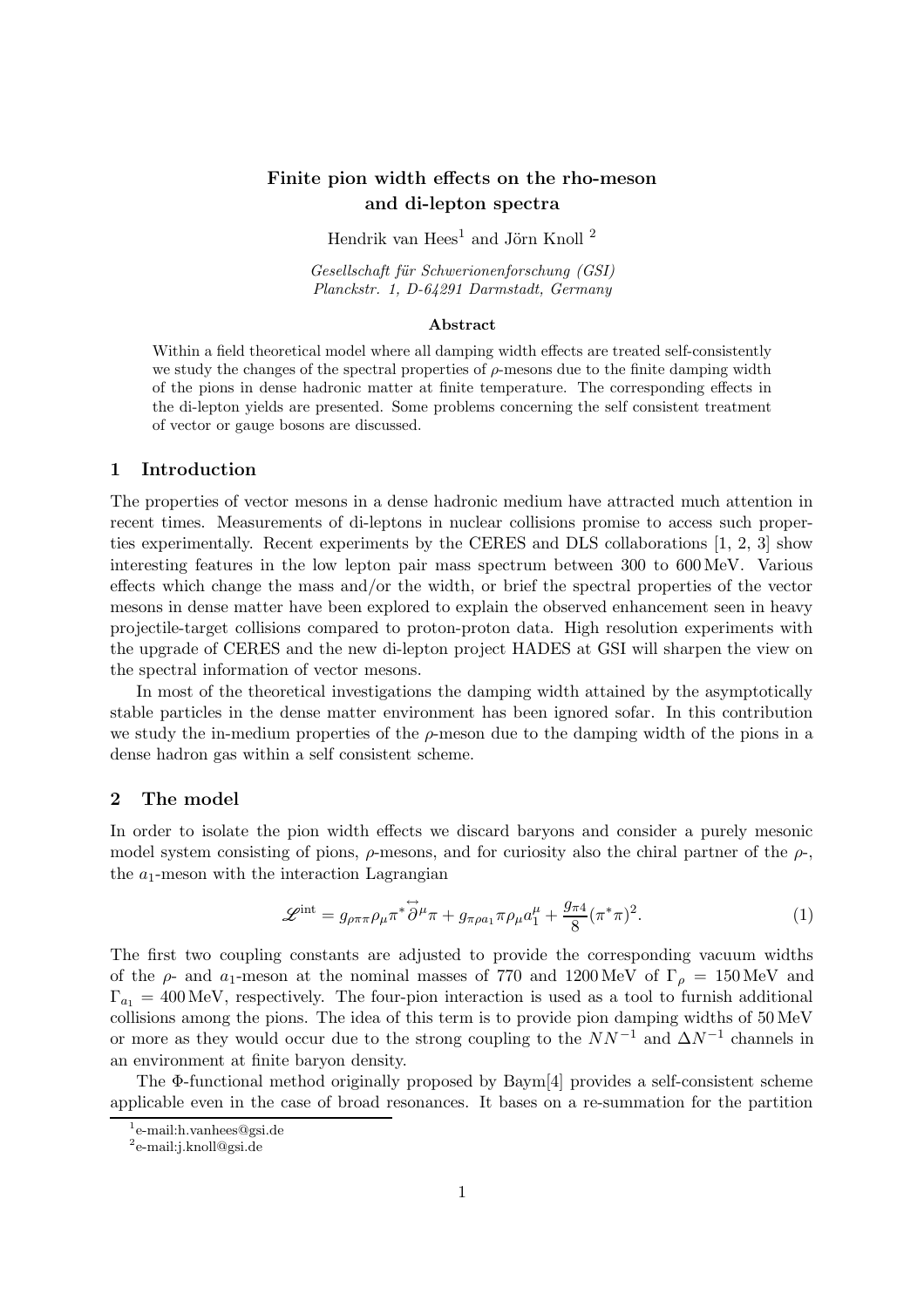sum [5, 6]. Its two particle irreducible part  $\Phi[G]$  generates the irreducible self-energy  $\Sigma(x, y)$ via a functional variation with respect to the propagator  $G(y, x)$ , i.e.

$$
-i\Sigma(x,y) = \frac{\delta i\Phi}{\delta iG(y,x)}.
$$
\n(2)

Thereby Φ solely depends on fully re-summed, i.e. self-consistently generated propagators  $G(x, y)$ . In graphical terms, the variation (2) with respect to G is realized by opening a propagator line in all diagrams of Φ. Further details and the extension to include classical fields or condensates into the scheme are given in ref. [7].

Truncating Φ to a limited subset of diagrams, while preserving the variational relation (2) between  $\Phi^{\text{(appr.)}}$  and  $\Sigma^{\text{(appr.)}}(x, y)$  defines an approximation with built-in consistency. Baym[4] showed that such a scheme is conserving at the expectation value level of conserved currents related to global symmetries of the original theory, that its physical processes fulfill detailed balance and unitarity and that at the same time the concept is thermodynamically consistent. However symmetries and conservation laws may no longer be maintained on the correlator level, a draw-back that will lead to problems for the self-consistent treatment of vector and gauge particles on the propagator level, as discussed in sect. 3.

Interested in width effects, we drop changes in the real parts of the self energies. This entitles to drop tadpole contributions for the self energies. For our model Lagrangian (1) one obtains the following diagrams for  $\Phi$  at the two-point level which generate the subsequently given three self energies  $\Pi_{\rho}$ ,  $\Pi_{a_1}$  and  $\Sigma_{\pi}$ 

$$
\Phi = \underbrace{\left(\begin{matrix} \frac{\pi}{2} \\ \frac{\pi}{2} \\ \frac{\pi}{2} \end{matrix}\right)}_{\Pi_{\rho} = \Phi \left(\begin{matrix} \frac{\pi}{2} \\ \frac{\pi}{2} \end{matrix}\right) \Phi} + \underbrace{\left(\begin{matrix} \frac{\pi}{2} \\ \frac{\pi}{2} \end{matrix}\right)}_{\Pi_{a_1} = \Phi \left(\begin{matrix} \frac{\pi}{2} \\ \frac{\pi}{2} \end{matrix}\right) \Phi} + \underbrace{\left(\begin{matrix} \frac{\pi}{2} \\ \frac{\pi}{2} \end{matrix}\right)}_{\Pi_{a_1} = \Phi \left(\begin{matrix} \frac{\pi}{2} \\ \frac{\pi}{2} \end{matrix}\right) \Phi} + \underbrace{\left(\begin{matrix} \frac{\pi}{2} \\ \frac{\pi}{2} \end{matrix}\right)}_{\Pi_{a_1} = \Phi \left(\begin{matrix} \frac{\pi}{2} \\ \frac{\pi}{2} \end{matrix}\right) \Phi} + \underbrace{\left(\begin{matrix} \frac{\pi}{2} \\ \frac{\pi}{2} \end{matrix}\right)}_{\Pi_{a_1} = \Phi \left(\begin{matrix} \frac{\pi}{2} \\ \frac{\pi}{2} \end{matrix}\right) \Phi} + \underbrace{\left(\begin{matrix} \frac{\pi}{2} \\ \frac{\pi}{2} \end{matrix}\right)}_{\Pi_{a_1} = \Phi \left(\begin{matrix} \frac{\pi}{2} \\ \frac{\pi}{2} \end{matrix}\right) \Phi} + \underbrace{\left(\begin{matrix} \frac{\pi}{2} \\ \frac{\pi}{2} \end{matrix}\right)}_{\Pi_{a_1} = \Phi \left(\begin{matrix} \frac{\pi}{2} \\ \frac{\pi}{2} \end{matrix}\right) \Phi} + \underbrace{\left(\begin{matrix} \frac{\pi}{2} \\ \frac{\pi}{2} \end{matrix}\right)}_{\Pi_{a_1} = \Phi \left(\begin{matrix} \frac{\pi}{2} \\ \frac{\pi}{2} \end{matrix}\right) \Phi} + \underbrace{\left(\begin{matrix} \frac{\pi}{2} \\ \frac{\pi}{2} \end{matrix}\right)}_{\Pi_{a_1} = \Phi \left(\begin{matrix} \frac{\pi}{2} \\ \frac{\pi}{2} \end{matrix}\right) \Phi} + \underbrace{\left(\begin{matrix} \frac{\pi}{2} \\ \frac{\pi}{2} \end{matrix}\right)}_{\Pi_{a_1} = \Phi \left(\begin{matrix} \frac{\pi}{2} \\ \frac{\pi}{2} \
$$

They are the driving terms for the corresponding three Dyson equations, which have to be solved self consistently. The above coupled scheme pictorially illustrates the concept of Newton's principle of  $actio = reactio$  and detailed balance provided by the  $\Phi$ -functional. If the self energy of one particle is modified due to the coupling to other species, these other species also obtain a complementary term in their self energy. In vacuum the  $\rho$ - and  $a_1$ -meson have the standard thresholds at  $\sqrt{s} = 2m_{\pi}$  and at  $3m_{\pi}$  respectively. For the pion as the only stable particle in vacuum with a pole at  $m_{\pi}$  a decay channel opens at  $\sqrt{s} = 3m_{\pi}$  due to the first and last diagram of  $\Sigma_{\pi}$ . Correspondingly the vacuum spectral function of the pion shows already some spectral strength for  $\sqrt{s} > 3m_{\pi}$ , c.f. fig. 1 (left).

Self consistent equilibrium calculations are performed keeping the full dependence of all twopoint functions on three momentum  $\vec{p}$  and energy  $p_0$ , and treating all propagators with their dynamically determined widths. For simplicity the real parts of the self energies were dropped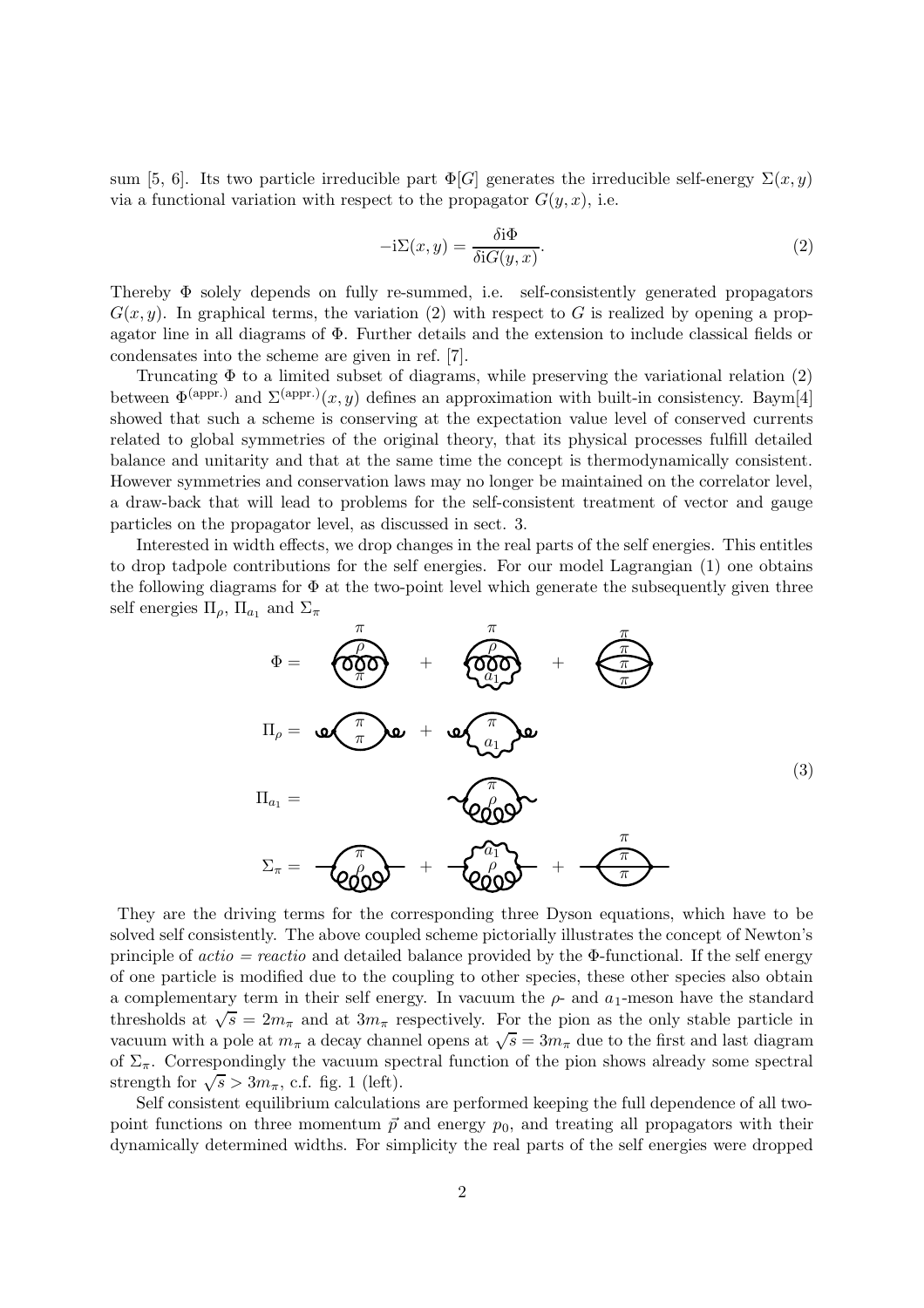pi-Meson Spectral function, T=110 MeV; p=150 MeV/c

pi-Meson Width, T=110 MeV; p=150 MeV/c



Figure 1: Spectral function (left) and decay width (right) of the pion as a function of the pion energy at a pion momentum of 150 MeV/c in the vacuum and for two self consistent cases discussed in the text.

and all time components of the polarization tensors  $\Pi_{\rho}$  and  $\Pi_{a_1}$  were put to zero for reasons discussed in sect. 3. The examples shown refer to a temperature of  $T = 110 \,\text{MeV}$  appropriate for the CERES data. We discuss three different settings. In case (a) the  $\rho$ -meson polarization tensor is calculated simply by the perturbative pion loop, i.e. with vacuum pion propagators and thermal Bose-Einstein weights (no self consistent treatment). The two other cases refer to self consistent solutions of the coupled Dyson scheme, where the four- $\pi$  interaction is tuned such that the sun-set diagram provides a moderate pion damping width of about 50 MeV (case (b)) and a strong one of  $125 \text{ MeV}$  (case (c)) around the peak in the spectral function, c.f. fig. 1. Since in the thermal case any excitation energy is available, though with corresponding thermal weights, all thresholds disappear and the spectral functions show strength at all energies<sup>3</sup>! The pion functions shown in Fig. 1 are plotted against energy in order to illustrate that there is significant strength in the space-like region (below the light cone at 150 MeV) resulting from  $\pi$ - $\pi$  scattering processes.

As an illustration we display a 3-d plot of the rho-meson spectral function as a function of  $p_0$ and  $|\vec{p}|$  in Fig. 2, top left. The right part shows the spectral function as a function of invariant mass at fixed three momentum of  $150 \,\text{MeV}/c$  in vacuum and for the self consistent cases (a) to (c). The minor changes at the low mass side of the  $\rho$ -meson spectral function become significant in the di-lepton yields given in the left bottom panel. The reason lies in the statistical weights together with additional kinematical factors  $\propto m^{-3}$  from the di-lepton decay mechanism. For the moderate damping case  $(\Gamma_{\pi} = 50 \,\text{MeV})$  we have decomposed the di-lepton rate into partial contributions associated with  $\pi$ -π bremsstrahlung,  $\pi$ -π annihilation and the contribution from the  $a_1$ -meson, which can be interpreted as the  $a_1$  Dalitz decay.

The low mass part is completely dominated by pion bremsstrahlung contributions (likecharge states in the pion loop). This contribution, which vanishes in perturbation theory is finite for pions with finite width. It has to be interpreted as bremsstrahlung, since the finite width results from collisions with other particles present in the heat bath. Compared to the standard

<sup>&</sup>lt;sup>3</sup>In mathematical terms: all cuts go from  $-\infty$  to  $+\infty$  in energy, and the physical sheet of the retarded functions are completely separated from the physical sheet of the corresponding advanced function by these cuts.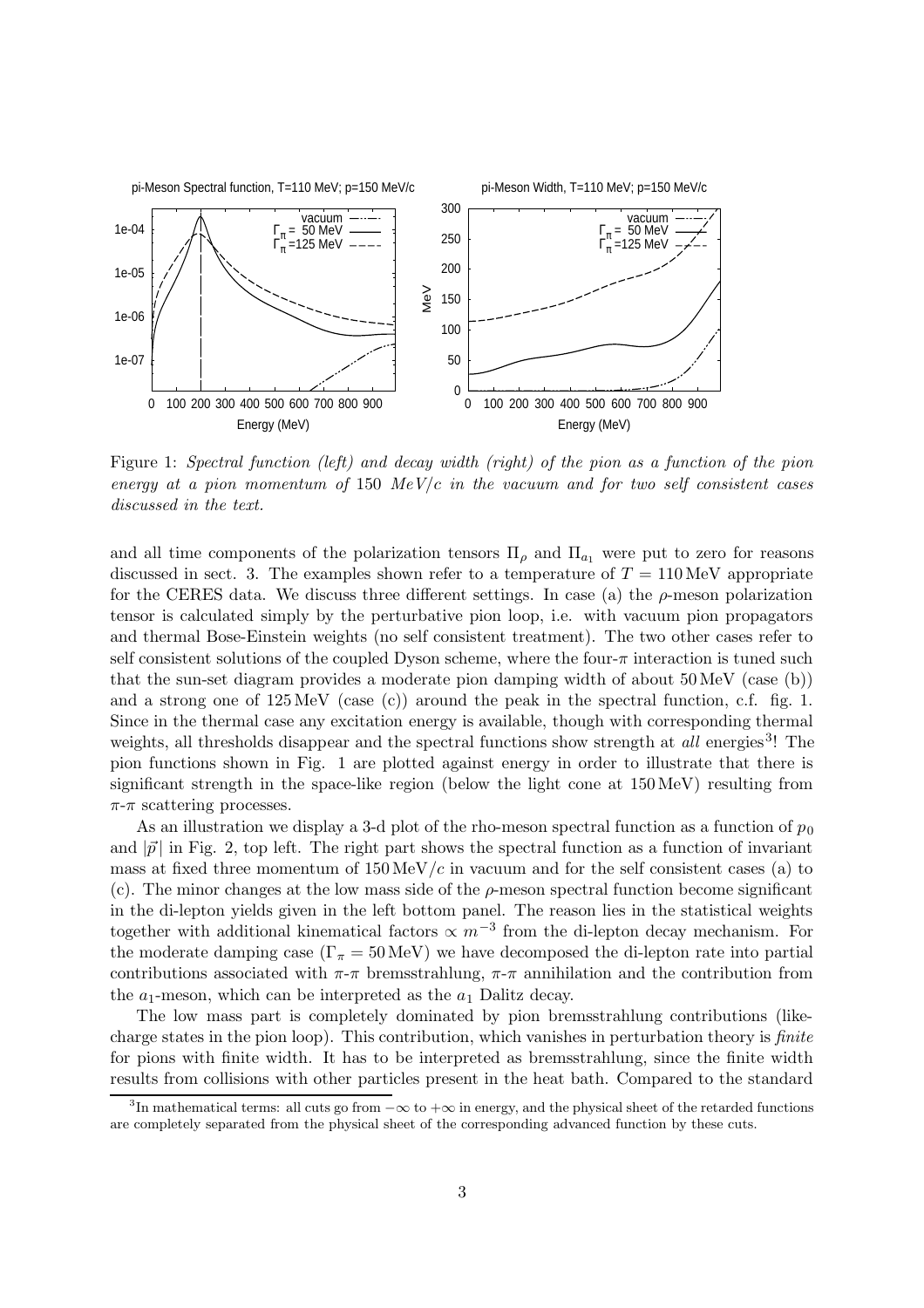Rho-meson Spectral fct., T=110 MeV, p=150 MeV/c



Figure 2: top: ρ-meson spectral function, bottom: thermal di-lepton rate.

treatment, where the bremsstrahlung is calculated independently of the  $\pi$ - $\pi$  annihilation process, this self-consistent treatment has a few advantages. The bremsstrahlung is calculated consistently with the annihilation process, it appropriately accounts for the Landau-Pomeranchuk suppression at low invariant masses [8] and at the same time includes the in-medium pion electromagnetic form-factor for the bremsstrahlung part. As a result the finite pion width adds significant strength to the mass region below 500 MeV compared to the trivial treatment with the vacuum spectral function. Therefore the resulting di-lepton spectrum essentially shows no dip any more in this low mass region already for a moderate pion width of  $50$ MeV. The  $a_1$ Dalitz decay contribution given by the partial  $\rho$ -meson width due to the  $\pi$ -a<sub>1</sub> loop in  $\Pi_{\rho}$  is seen to be unimportant at all energies. The present calculations have not included any medium modification of the masses of the mesons. The latter can be included through subtracted dispersion relations within such a consistent scheme.

## 3 Symmetries and gauge invariance

While scalar particles and couplings can be treated self-consistently with no principle problems at any truncation level, considerable difficulties and undesired features arise in the case of vector particles. The origin lies in the fact that, though in Φ-derivable Dyson re-summations symme-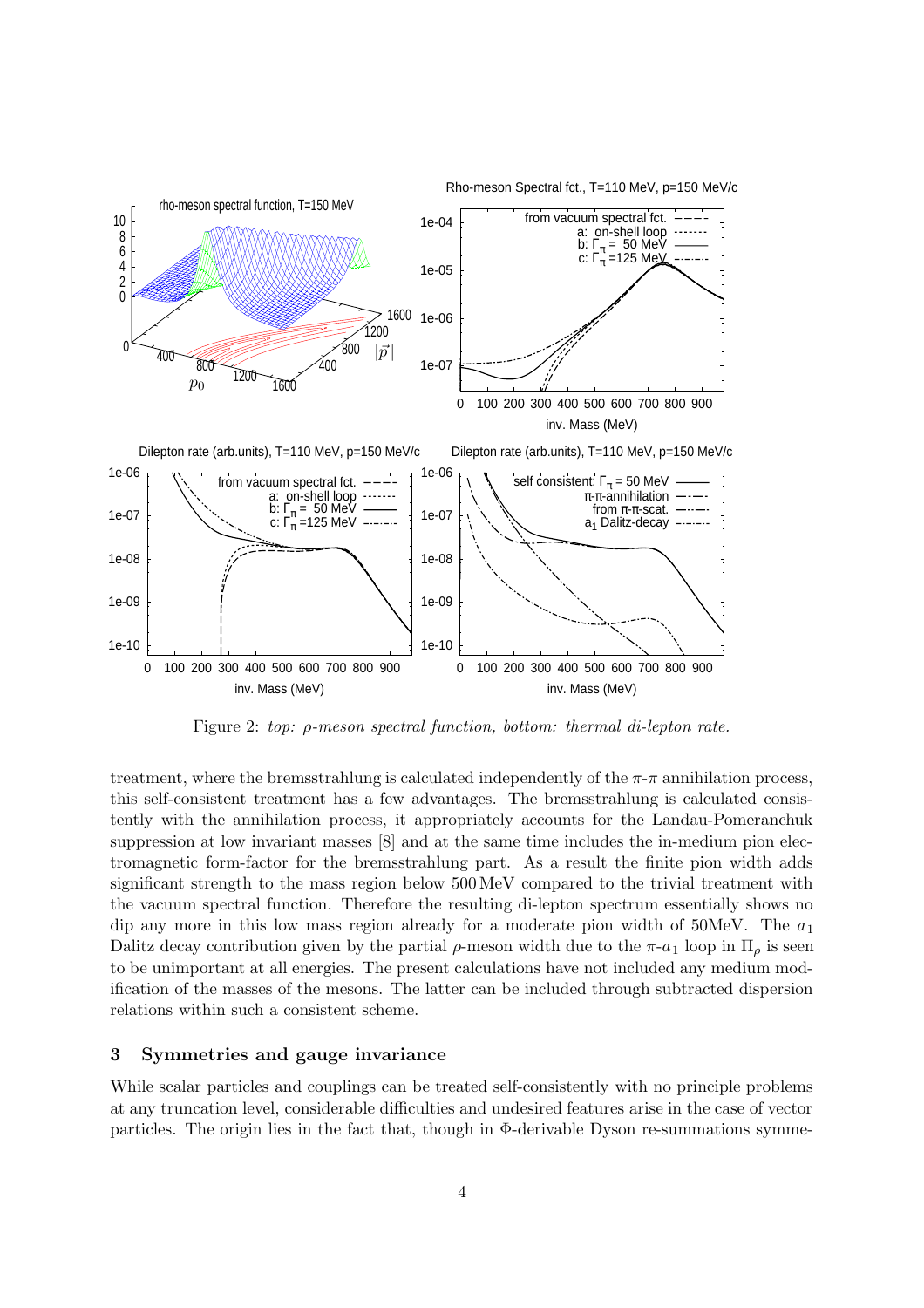tries and conservation laws are fulfilled at the expectation value level, they are generally no longer guaranteed at the correlator level. In the case of local gauge symmetries the situation is even worse, because the symmetry of the quantized theory is not the original one but the non-linear BRST symmetry [9, 10]. Contrary to perturbation theory, where the loop expansion corresponds to a strict power expansion in  $\hbar$  and symmetries are maintained order by order, partial re-summations mix different orders thus violating the corresponding symmetries. It is obvious that the scheme discussed above indeed violates the Ward identities on the correlator level and thus the vector meson propagators are no longer 4-dimensionally transverse. This means that unphysical states are propagated within the internal lines of the Φ-derivable approximation scheme which lead to a number of difficulties in the numerical treatment of the problem. In the above calculations we have worked around this problem by putting the temporal components of the  $\rho$ -meson polarization tensor to zero, an approximation, which is exact for  $\vec{p}_\rho = 0$ .

Is there a self-consistent truncation scheme, where gauge invariance is maintained also for the internal dynamics, i.e. for the dynamical quantities like classical fields and propagators which enter the self-consistent set of equations? The answer is definitely yes. However one has to restrict the coupling of the gauge fields to the expectation values of the vector currents. This in turn implies that gauge fields are treated on the classical field level only, a level that is presently explored in all hard thermal loop (HTL) approaches [11, 12, 13, 14]. In the case of a  $\pi$ - $\rho$ -meson system the corresponding Φ-derivable scheme is then given by (again omitting the tadpole term)

$$
\Phi\{G_{\pi}, \rho\} = \text{X000} \begin{matrix} \pi \\ \pi \end{matrix} + \begin{matrix} \frac{\pi}{\pi} \\ \frac{\pi}{\pi} \end{matrix}
$$
 (4)

$$
\Sigma_{\pi} = \frac{\rho \sum_{i=1}^{n} \pi}{\pi}
$$
 (5)

$$
\left(\partial^{\nu}\partial_{\nu} - m^2\right)\rho^{\mu} = j^{\mu} = \overset{\rho}{\bigcirc} \bigotimes \tag{6}
$$

 $\pi$ 

Here full lines represent the self-consistent pion propagators and curly lines with a cross depict the classical  $\rho$ -meson field, governed by the classical field equations (6). Since  $\Phi$  is invariant with respect to gauge transformations of the classical vector field  $\rho^{\mu}$ , the resulting equations of motion are gauge covariant. This also holds for fluctuations  $\rho^{\mu} + \delta \rho^{\mu}$  around mean field solutions of (5 - 6). In this background field method one can define a gauge covariant external polarization tensor via variations with respect to the background field  $\delta \rho^{\mu}$ 

$$
\Pi_{\mu\nu}^{\text{ext}}(x_1, x_2) = \frac{\delta}{\delta \rho^{\mu}(x_2)} \left[ \frac{\delta \Phi[G_{\pi}, \rho]}{\delta \rho^{\nu}(x_1)} \right]_{G_{\pi} = G_{\pi}[\rho]} = \text{Q}_{\text{Q}} \text{Q}_{\text{Q}} \tag{7}
$$

as a response to fluctuations around the mean field. In order to access this tensor one has to solve a corresponding three-point-vertex equation

$$
\frac{\delta G_{\pi}}{\delta \rho^{\mu}} = \sum \hat{\mathbf{L}} \mathbf{L} = \sum \hat{\mathbf{L}} + \sum \hat{\mathbf{L}} \mathbf{L} \mathbf{L}
$$
 (8)

In order to maintain all symmetries and invariances the Bethe-Salpeter Kernel in this equation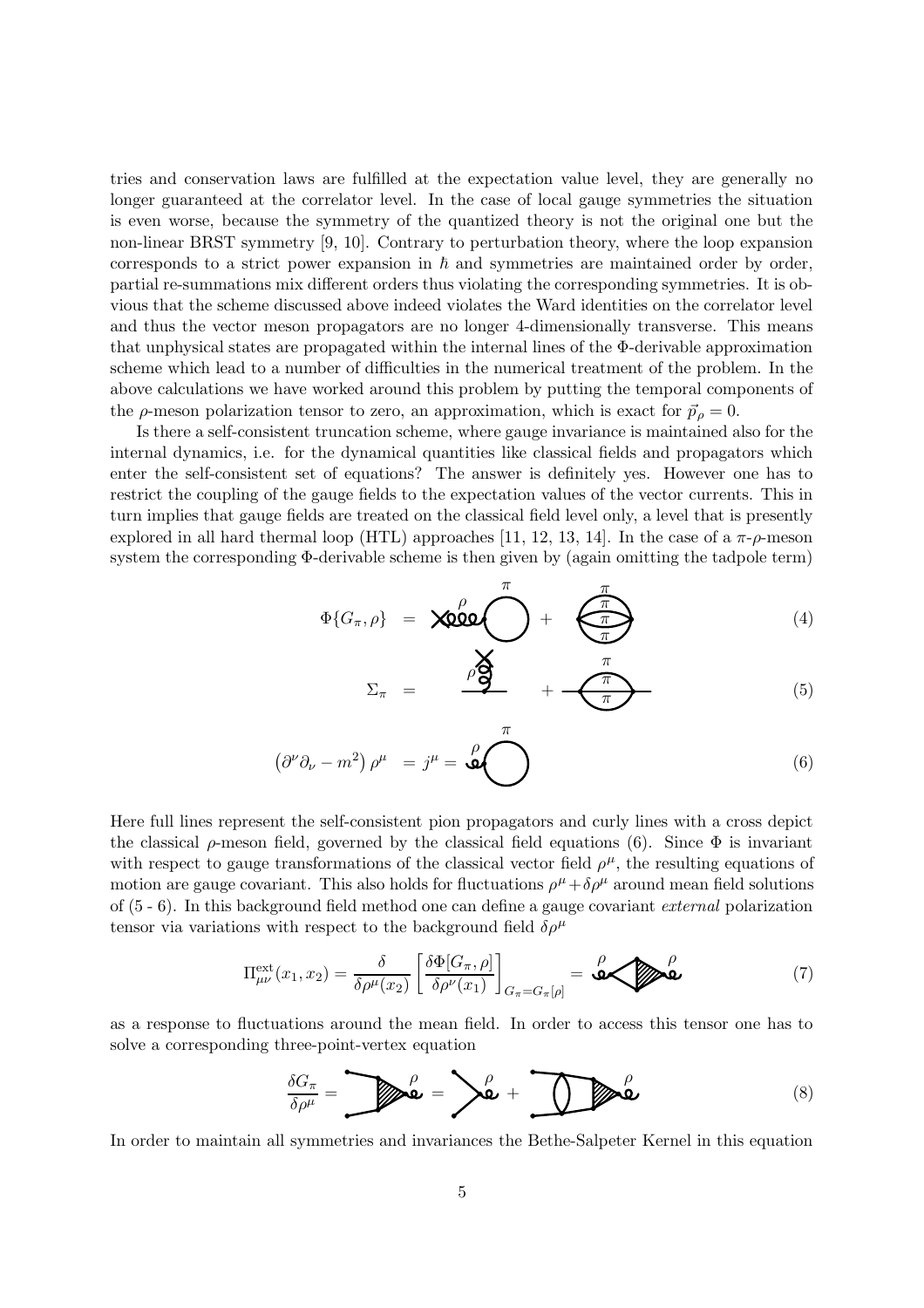has to be chosen consistently with the  $\Phi$ -functional  $(4)$ , i.e.

$$
K_{1234} = \frac{\delta^2 \Phi}{\delta G_{12} \delta G_{34}} = \underbrace{\bigcirc \qquad \qquad}_{}
$$
\n<sup>(9)</sup>

Thereby the pion propagator entering the ladder resummation (9) is determined by the selfconsistent solution of the coupled Dyson and classical field equations (5 - 6). Thereby the ladder re-summation also accounts for real physical scattering processes. This phenomenon was already discussed in [8] for the description of Bremsstrahlung within a classical transport scheme (Landau-Pomeranchuk-Migdal effect). From this point of view one clearly sees that the pure Φfunctional formalism without the vertex corrections provided by (8) describes only the "decay of states" due to collision broadening. Thus the internal polarization tensor given in the Φ-Dyson scheme (3) has a time-decaying behavior, with the 00-component approximately behaving like

$$
\Pi_{\rho}^{00}(\tau,\vec{p}=0) \propto e^{-\Gamma \tau} \tag{10}
$$

in a mixed time-momentum representation. This clearly violates charge conservation, since  $\partial_0\Pi^{00}_\rho(\tau,\vec{p})|_{\vec{p}=0}$  does not vanish! Accounting coherently for the multiple scattering of the particles through the vertex re-summation (8) keeps track of the "charge flow" into other states and thus restores charge conservation. Within classical considerations the ladder re-summation (7) indeed yields

$$
\Pi_{\rho}^{00}(\tau,\vec{p}=0) \propto \sum_{n} \frac{(\Gamma \tau)^n}{n!} e^{-\Gamma \tau} = 1 \tag{11}
$$

confirming charge conservation. For further details c.f. ref. [8].

Unless one solves the exact theory there seems to be no obvious self consistent alternative to the above scheme where vector particles are treated dynamically and which at the same time complies with gauge invariance also for the internal propagation. All this seems to defer a dynamical treatment of vector particles on the propagator level. The numerical implementation of the above vertex corrections is in progress. The problem of renormalization omitted here has been investigated using subtracted dispersion relations. Thus for vector particles a fully self-consistent scheme with all the features of the  $\Phi$ -functional, especially to ensure the consistency of dynamical and thermodynamical properties of the calculated propagators together with the conservation laws on both the expectation value and the correlator level remains an open problem.

The equilibrium calculations presented also serve the goal to gain experience about particles with broad damping width with the aim towards a transport scheme for particles beyond the quasi-particle limit [15], see also [16, 17].

## References

- [1] G. Agakichiev, et al., Phys. Rev. Lett. 75 (1995) 1272
- [2] P. Wurm, et al., Nucl. Phys. A590 (1995) 103c
- [3] R. J. Porter, et al., Phys. Rev. Lett. 79 (1997) 1229
- [4] G. Baym, Physical Review 127 (1962) 1391
- [5] J. Luttinger, J. Ward, Phys. Rev. 118 (1960) 1417
- [6] M. Cornwall, R. Jackiw, E. Tomboulis, Phys. Rev. D10 (1974) 2428
- [7] Y. B. Ivanov, J. Knoll, D. N. Voskresensky, Nucl. Phys. A657 (1999) 413
- [8] J. Knoll, D. Voskresensky, Annals of Physics 249 (1996) 532
- [9] C. Becchi, A. Rouet, R. Stora, Annals of Physics 98 (1976) 287